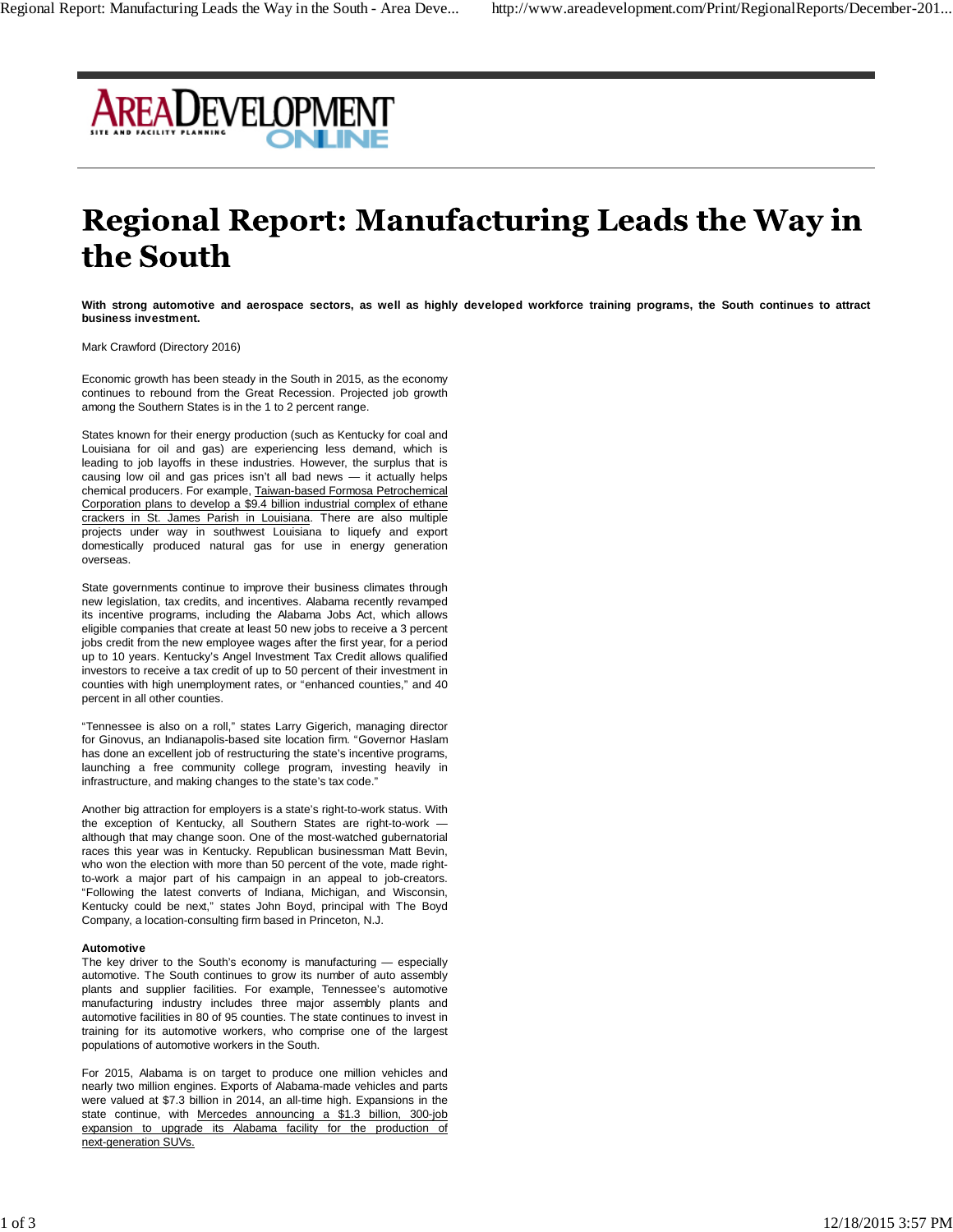Kentucky is another automotive stronghold. Through the third quarter of 2015, automotive-related businesses announced 41 expansions or new locations in Kentucky, accounting for more than 1,000 new jobs and \$770 million in projected investment. For example, General Motors is investing \$439 million in facility upgrades at its Corvette plant in Bowling Green — following up an investment of \$135 million over the last four years at the plant.

Of course, where auto manufacturers go, suppliers follow. Kamtek is investing \$530 million in an expansion of its Alabama operation and SMP plans to build a \$150 million, 700,000-square-foot facility to support Mercedes. In July 2015, Yanfeng Automotive Interiors announced plans to establish new \$55 million automotive manufacturing operations in Chattanooga to provide interior components for Volkswagen.

The South is also a booming center for tire manufacturing. One of the most recent projects is Yokohama Tire Company's new production facility in West Point, Mississippi — the \$300 million project will create 500 jobs, with future expansions expected.

## **Aerospace and Aviation**

In addition to its automotive sector, Alabama has long been a leader in aerospace manufacturing — Huntsville is famous for its aerospace R&D and major players such as NASA and Boeing. And Airbus recently opened its first manufacturing plant in the U.S. in Mobile.

"This \$600-million, state-of-the-art facility is a game-changer project for both Airbus and the state of Alabama," says Boyd. "It gives Airbus a new platform to compete with arch-rival Boeing. For Alabama, it provides leverage to attract new aerospace suppliers to the state." For example, France-based Safran, which builds engines for single-aisle jets as well as landing gear, plans to build a facility near Mobile to serve the new Airbus plant.

"We believe the expansion of the aerospace cluster in Mobile will be a powerful job creator," comments Greg Canfield, secretary of the Alabama Department of Commerce. "Airbus' Alabama workforce recently numbered around 280, which will rise to 1,000 over the next three years. The initial wave of suppliers and service providers are starting out in Alabama with small operations, but we expect those to grow over time as well. This growth fits in with the Southeast's expanding aerospace corridor."

Kentucky exports in aerospace products and parts increased 15 percent for the first eight months of 2015 compared to the previous year. In Louisiana, Bell Helicopter recently dedicated its new Lafayette Aircraft Assembly Center, which will manufacture the new Bell 505 Jet Ranger X helicopter in early 2016. The first modern-era aircraft assembly facility in Louisiana, the Bell Helicopter project will create more than 250 new direct and indirect jobs.

Aerospace is the number-one export in Arkansas, accounting for more than \$1.8 billion in annual sales. About 180 aviation and aerospacerelated companies operate within the state, specializing in aircraft manufacturing, component manufacturing, and maintenance, repair, and overhaul. Major players include Aerojet Rocketdyne, Aviation Repair Technologies, Dassault Falcon Jet, General Dynamics, Lockheed Martin, Pratt & Whitney, and Raytheon Missile Systems. One of the reasons aerospace companies locate in Arkansas is the highly educated workforce — technical colleges offer a variety of programs in aviation fields such as airframe and power plant technology, electronics/avionics technology, and aviation management.

Notable aerospace development in Arkansas includes Galley Support Innovations' expansion in Sherwood, which will produce interior components for the aviation industry. Dassault Falcon Jet has completed a 250,000-square-foot hangar at its Little Rock completion facility that will be dedicated to the Falcon 5X twin-jet and the ultra-long range Falcon 8X tri-jet. Also, in September 2015, aerospace and defense company Aerojet Rocketdyne started construction on an expansion of its Camden facility that will create 85 new jobs.

The Federal Aviation Administration recently selected Mississippi State University as the location for its Unmanned Aircraft Systems (UAS) Center of Excellence. Mississippi State is also a member of the Alliance for System Safety of UAS through Research Excellence (ASSURE), along with more than 20 other member universities and more than 100 industry partners. Mississippi State will lead the way in R&D for UAS technology.